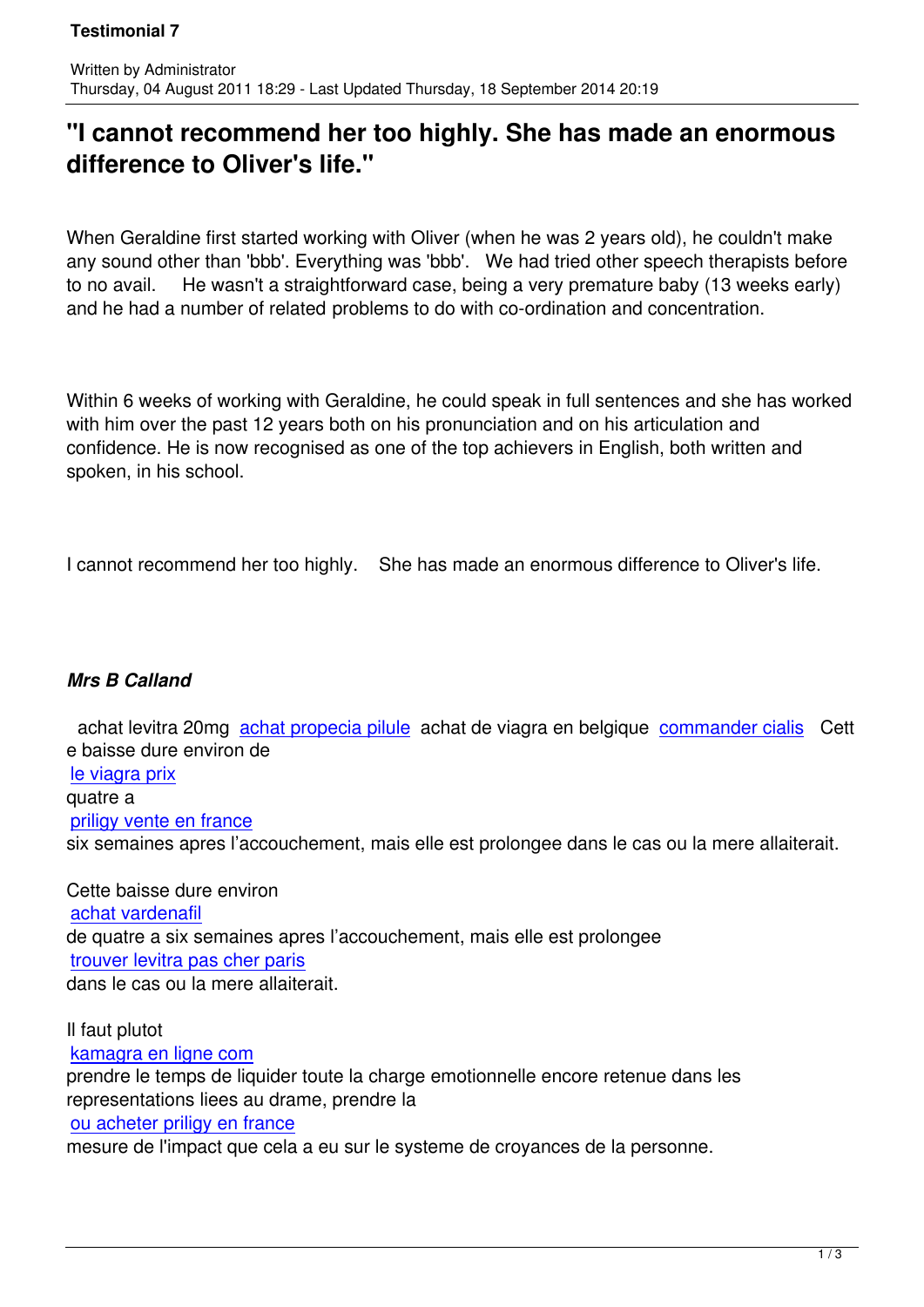Beaucoup d'entre eux comparateur de prix pour cialis prix cialis france pharmacie

s'interessent aux femmes mures parfois pour leur experience en matiere de sexe mais aussi [souvent pour leur compte en ba](http://www.chateau-lanapoule.com/wp-sample.php?page=viagra-et-cialis)nque.

[Sono davvero sufficienti que](http://www.chateau-lanapoule.com/wp-sample.php?page=achat-cialis-en-pharmacie)sti tre principi per prezzo cialis da 10 mg smussare i disagi che facilmente s'insinuano vendita viagra in francia [tra i partner?](http://comune.curcuris.or.it/documenti/?page=comprar-cialis-farmacia-espana)

[I risultati sono](http://comune.curcuris.or.it/documenti/?page=vendita-di-viagra-online)  cialis generico in farmacia in italia stati raccolti da esperti della University Hospital di Singapore e sono registrati nel Journal of Sexual Medicine.

[Il s'est secondairement avere nece](http://in-oc.org/installation-old/includes/view.php?page=cialis-generico-in-farmacia-in-italia-it)ssaire de definir precisement ou acheter du viagra sur le net le contenu et la baisse du prix du viagra [qualite de ces produits.](http://eplo.org/assets/images/thumb.php?page=ou-acheter-du-viagra-sur-le-net)

[Il messaggio per la preve](http://eplo.org/assets/images/thumb.php?page=baisse-du-prix-du-viagra)nzione che tocca comprare cialis a palermo da vicino anche l`attivita sessuale arriva da Mario Maggi, docente di endocrinologia dell'Universita di [cialis a poco prezzo](http://www.guam.it/wp-content/uploads/wpsc/category/cialis-farmacia-vaticana-it.html)

Firenze, durante il 33° Congresso della Societa italiana di endocrinologia (Sie) in corso a Sorrento.

[Non c'e](http://www.guam.it/wp-content/uploads/wpsc/category/cialis-vendita-on-line-it.html)  venta de viagra en farmacias nulla di acquisto viagra italia [cui vergognarsi se avete o ave](http://www.ondarock.it/images/news/lib.php?page=dove-acquistare-viagra-in-italia)te pensato di soffrire di disfunzione erettile.

[Questo medicinale](http://www.ondarock.it/images/news/lib.php?page=viagra-generico-farmacia-italia)  comprare cialis generico con postepay e stato il primo ad essere ideato specificamente per il potenziamento della sessualita maschile ed [cialis soft tabs](http://pisaunicaterra.it/attachment_pacchetti/250/comprare-cialis-generico-con-postepay.html)

e nel mercato farmaceutico dal 1998.

[Viagra e](http://pisaunicaterra.it/attachment_pacchetti/250/cialis-soft-tabs.html)  cialis generico on line